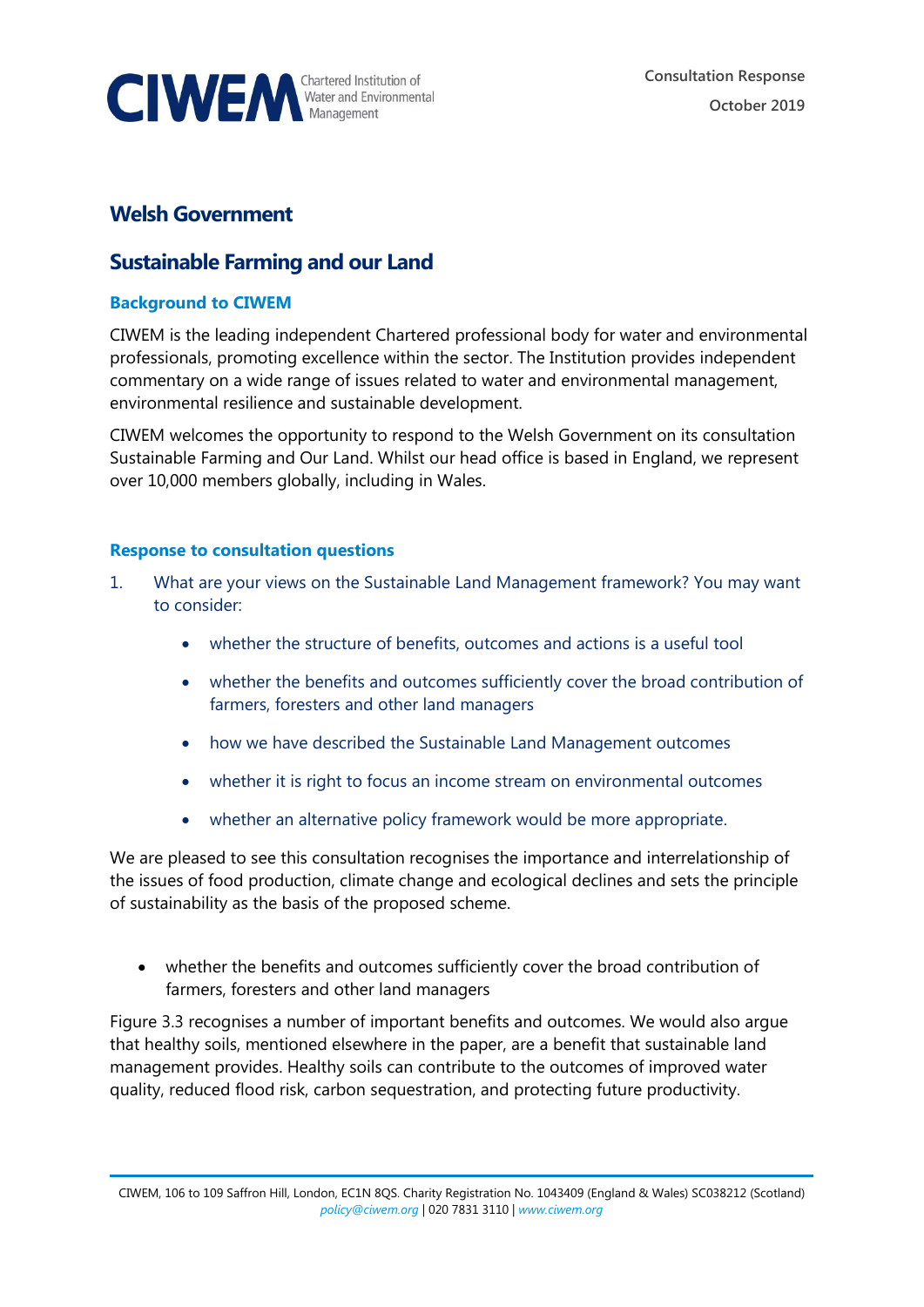We believe it is important that soils are given equal policy recognition and protection compared to water and air. We have produced a Policy Position Statement on soils<sup>1</sup> which provides several recommendations including that new land management support schemes should encourage sustainable soil management.

• how we have described the Sustainable Land Management outcomes

As described, the outcomes would be difficult to measure. It is important that the success of any new scheme can be monitored and evaluated to assess its effectiveness in delivering environmental benefit and value for money. Outcomes will need to be linked to appropriate metrics.

• whether it is right to focus an income stream on environmental outcomes

We fully support a switch from area-based payments to a public money for public goods approach and agree that this can improve the long-term sustainability of farms in a way BPS did not.

It's important to recognise that, as described, this scheme will be operating on an agreed management action delivery rather than outcomes basis. This means that risk of non-delivery of benefits despite implementation of agreed management lies with Rural Payments Wales. The links made between benefits, outcomes and actions will need to be robust to help ensure that the management paid for delivers benefits that are of value to taxpayers.

We agree that it is appropriate for Rural Payments Wales rather than individual farmers to shoulder the majority of risk of non-delivery due to external factors, where agreed actions have been implemented.

However, it may be difficult to manage this risk alongside the intention to allow land managers more freedom in their delivery method, a careful balance will need to be struck. This could be done using a model of providing a base payment for management options and a premium when the anticipated benefits have been secured. As the consultation paper recognises, it is important for land managers to have control over their land to allow them to apply their knowledge.

• whether an alternative policy framework would be more appropriate

We are pleased to see that there is a business support element that facilitates knowledge exchange as this is recognised as an effective method to spread best practice. Under business support it would also be good to explore how supply chains can be shortened and strengthened in individual cases so that transport of food is reduced, local communities are more aware of how their food is produced and farmers can secure a better return for their produce. A better income for farmers can allow them to consider more sustainable

<sup>&</sup>lt;sup>1</sup> [https://www.ciwem.org/policy-reports/protecting-and-enhancing-soils-policy-position](https://www.ciwem.org/policy-reports/protecting-and-enhancing-soils-policy-position-statement)[statement](https://www.ciwem.org/policy-reports/protecting-and-enhancing-soils-policy-position-statement)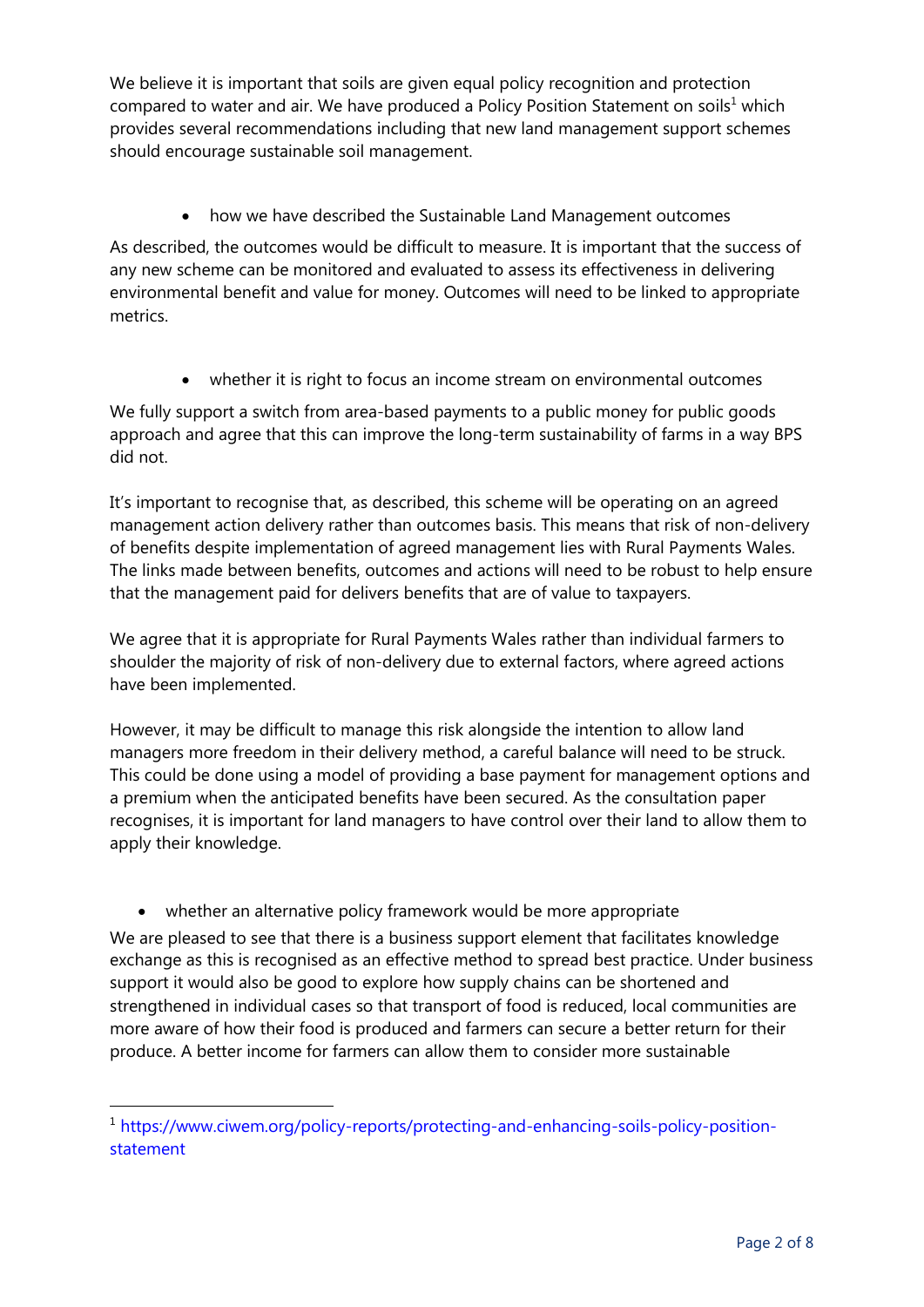production systems and invest in other unrelated enterprises to support their income security.

The existing supply chain produces a lot of food waste, particularly through refusal to sell produce that does not meet cosmetic standards, despite it being safe and nutritious. Food waste is a big issue for the UK, we are estimated to waste over 10 million tonnes, post farmgate, each year, of which approximately  $60\%$  is thought to be avoidable<sup>2</sup>. Avoiding food waste would help reduce the carbon emissions associated with food and achieve better efficiency in natural resource use.

- 2. What are your views on the proposed Sustainable Farming Scheme? You may want to consider:
	- how the Farm Sustainability Review and Farm Sustainability Plan could be delivered in a proportionate manner
	- how best to reward farmers for outcomes through their actions
	- how the Sustainable Farming Payment should operate
	- what business support should be offered to farmers
	- what eligibility criteria are needed
	- whether there is a role for capped or diminished payments
	- how best to design the scheme to leverage additional private finance
	- alternative ideas for supporting farmers in a manner consistent with Sustainable Land Management.
		- how the Farm Sustainability Review and Farm Sustainability Plan could be delivered in a proportionate manner

It is important that farmers are involved in the production of these documents, as is the outlined intention. The consultation document raises the option of all farmers being supported by an advisory service in the production of these documents. We support broadening access to advice as it would make the scheme accessible to more farmers which is very important in ensuring that as much land as possible is sustainably managed.

• how best to reward farmers for outcomes through their actions

We agree that payments based on the value delivered is far fairer than the existing model of payment on an additional coast and income foregone basis.

<sup>2</sup> <https://publications.parliament.uk/pa/cm201617/cmselect/cmenvfru/429/429.pdf>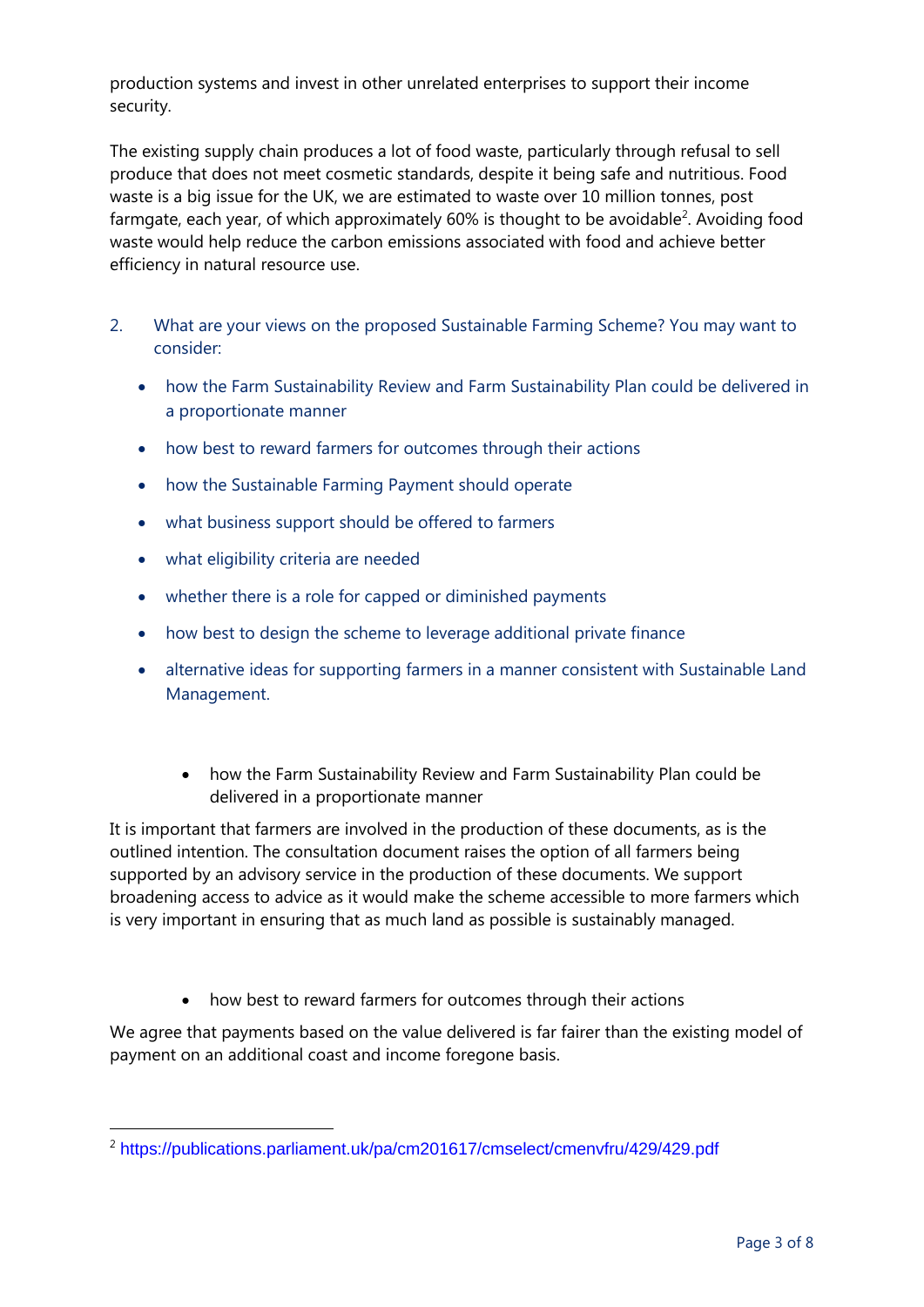• how the Sustainable Farming Payment should operate

We are pleased that the proposed scheme would operate on a multi-annual basis, like the existing agri-environment schemes in the UK, rather than following the annual approach of the Basic Payment Scheme. We agree that this will provide better income security, which can help overcome market volatility, but also see this as beneficial for planning and delivery of environmental outcomes as there is often a lag between the implementation of the management action and the materialisation of desired outcome.

As mentioned in response to Q1, we believe a model of providing a base payment for management options and a premium when the anticipated benefits have been secured would provide a good balance between risk and return for farmers and other land managers. Being able to choose from a range of management options provides a low risk approach to delivery for farmers but does not provide any freedom to test new methods around which evidence may still be accumulating. Such research activity is important for long-term environmental delivery.

• what business support should be offered to farmers

Any business advice offered should complement the environmentally friendly approaches encouraged through the Farm Sustainability Plan.

We are pleased to see climate change adaptation included as a potential area for business skill development and would like to see this extended into mitigation as well. Farmers have an important role to play in helping the UK as a whole meet its international climate commitments.

We would like to see farmers and other land managers supported in developing their knowledge of natural capital accounting and the economics of sustainable farming methods, and assisted in the implementation of such practices through farmer to farmer knowledge exchange.

We are pleased to see an intention to work with agricultural colleges and other academic institutions to "identify the most appropriate research, such as innovative husbandry, cropping and livestock systems and techniques" to support farmers knowledge of innovation. We would like to see such partnerships extended, with Welsh Government encouraging institutions to develop a greater focus on environment and sustainability in their syllabi.

• what eligibility criteria are needed

We support the intention to encourage farmers to work jointly to deliver better outcomes for nature. More work will need to be done to consider how this should be administered. There will be complex relationships to manage and applying to the scheme jointly may fuel disputes, for example in determining how payment should be split. To achieve long term delivery, partnerships will need to be stable and long lasting.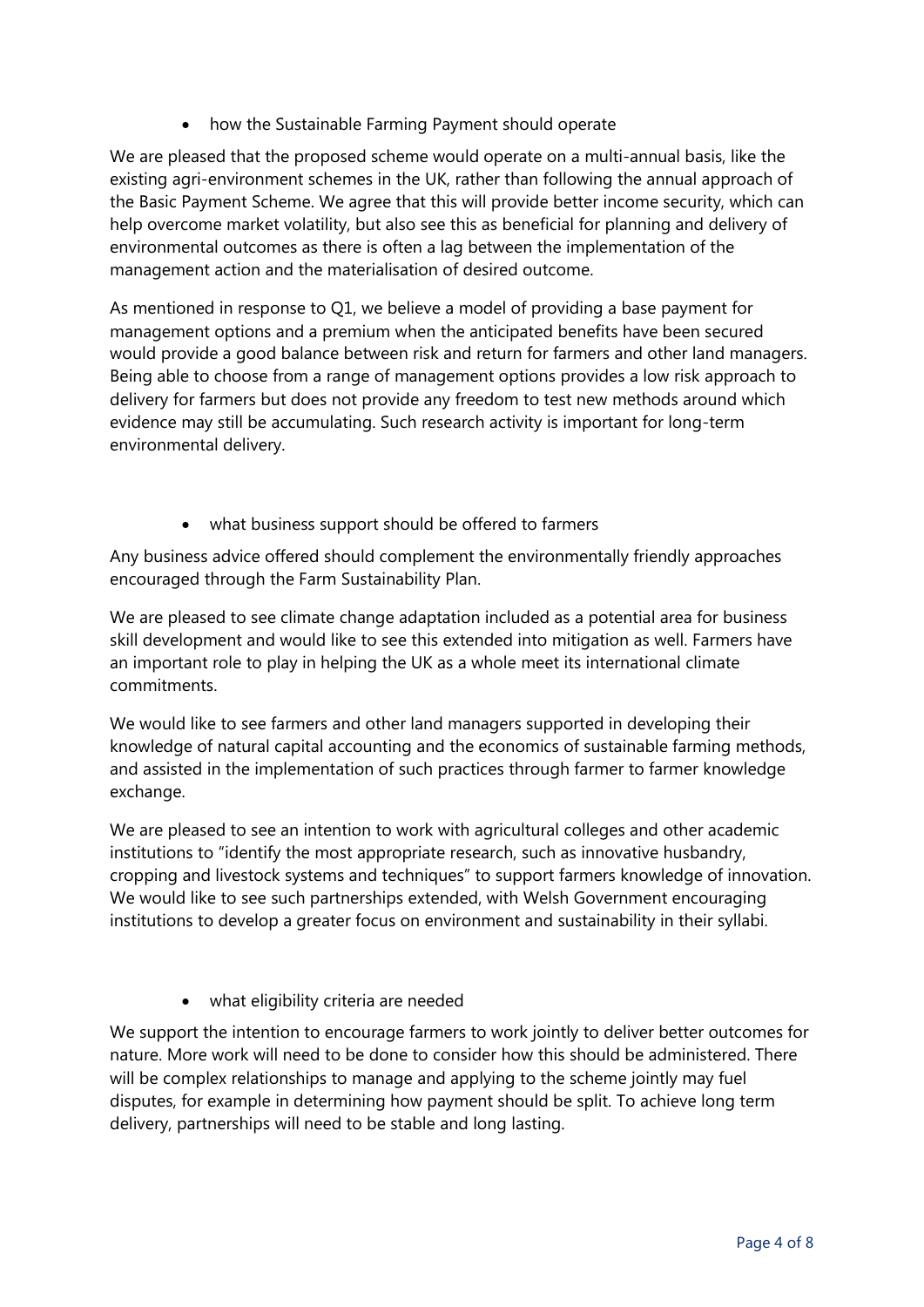It is important that the view on restricting payment to active management only is considered carefully. Land that is allowed to revert to its natural state may require very little management in the long-term whilst delivering good public benefit.

• how best to design the scheme to leverage additional private finance

The scheme should avoid paying for ecosystem services where the main beneficiary is a private entity rather than the public.

In England water company contribution to Catchment Sensitive Farming provides an example of private businesses working with farmers to mutually reduce input costs and environmental impacts.

- 3. What are your views on an advisory service? You may want to consider:
	- whether you agree an advisory service should be established
	- the functions of the service
	- what the relationship should be between the advisory service and the Welsh Government
	- the appropriate scale of delivery.
	- whether you agree an advisory service should be established

We support the expansion of the existing advisory service to help make the new scheme as accessible as possible, improving uptake and delivery for the environment.

• the functions of the service

Whilst there is existing industry support for farmers applying to appropriate schemes, which could be supplemented to improve overall availability of advice, knowledge exchange and continuing professional development are seen as weak areas for the agricultural industry. It is therefore particularly important that the advisory service provides learning opportunities that support delivery of the planned outcomes by agreement holders.

- 4. What are your views on providing support to the industry and supply chain? You may want to consider:
	- whether it is right for support to be subject to Sustainable Land Management
	- whether the proposed priorities reflect the right areas of focus.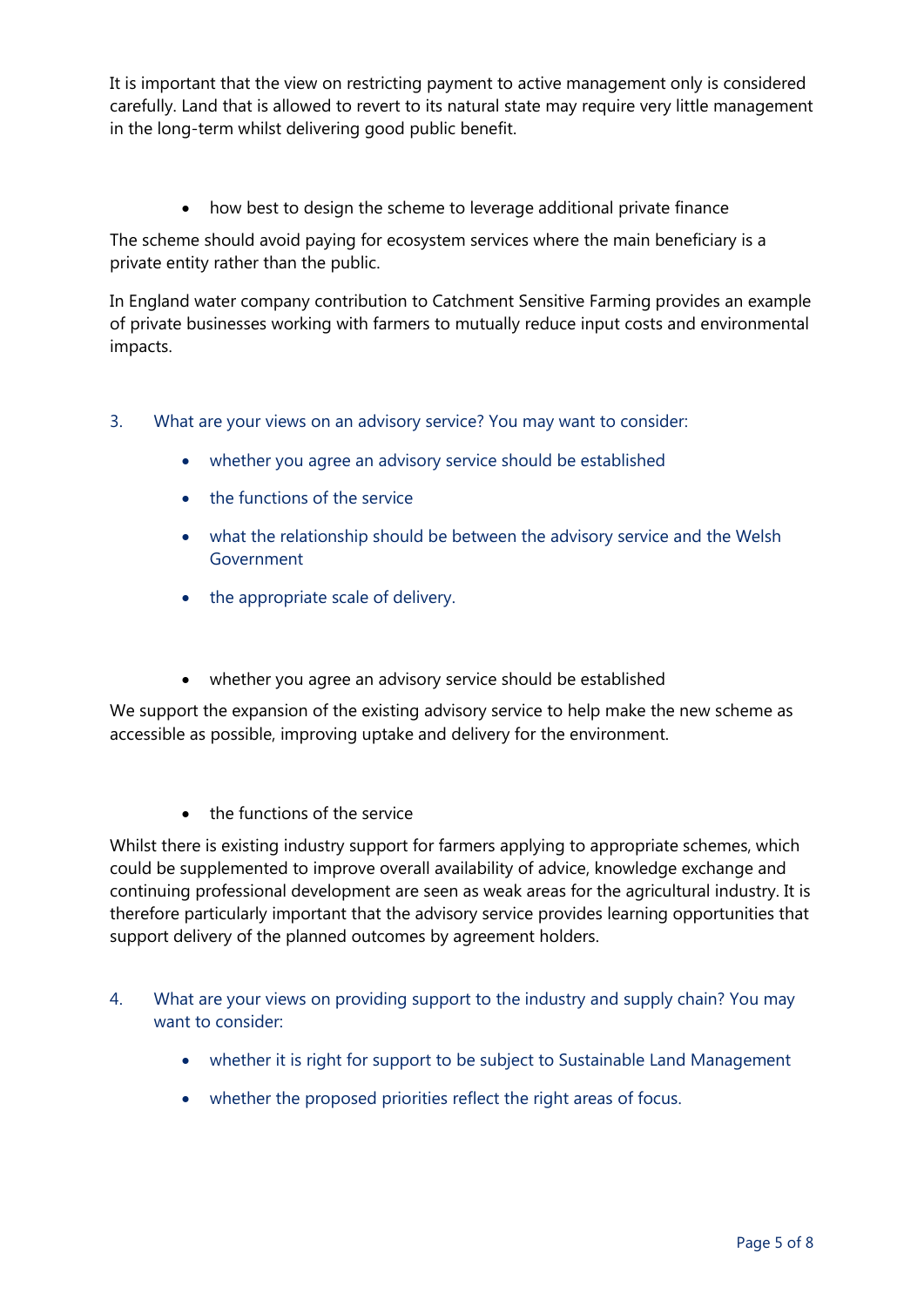• whether it is right for support to be subject to Sustainable Land Management

We believe it is essential that support for the wider industry complements rather than undermines the principle of sustainability around which the Sustainable Land Management framework has been envisaged.

• whether the proposed priorities reflect the right areas of focus

We particularly support priorities A, D and E.

Promoting environmentally sustainable produce is an important part of providing consumers with the knowledge to make more informed purchasing decisions.

Shortening supply chains is also likely to result in more information on the provenance and production methods being available to consumers. Shortening supply chains also has the potential to improve social interactions within the community, which could support the use of the Welsh language, and to allow farmers to receive a better return for their produce. Additional income could be used to support environmental delivery, move to more sustainable production systems or diversify into unrelated areas to provide more business resilience.

Linking research with on the ground practice is essential for allowing farmers and land managers to deliver the desired environmental outcomes in the most efficient way possible.

- 5. What are your views on our proposals to improve the current regulatory system and develop a new regulatory framework? You may want to consider:
	- how the current regulatory framework can be improved upon
	- the scope of a future regulatory framework
	- the role a future regulatory framework would play in championing Welsh standards
	- how compliance with regulation should be monitored
	- how breaches can be fairly and proportionately enforced

We strongly support the proposal that once developed the new National Minimum Standards should apply to all farmers, regardless of whether they choose to participate in the Sustainable Farming Scheme. This will help overcome the present issue that it is difficult for farmers who do not partake in BPS to find out what regulations they need to comply with.

• how the current regulatory framework can be improved upon

Accessibility of information is currently an issue. Working to provide information on all standards in one place, as proposed, would be a good first step in overcoming this.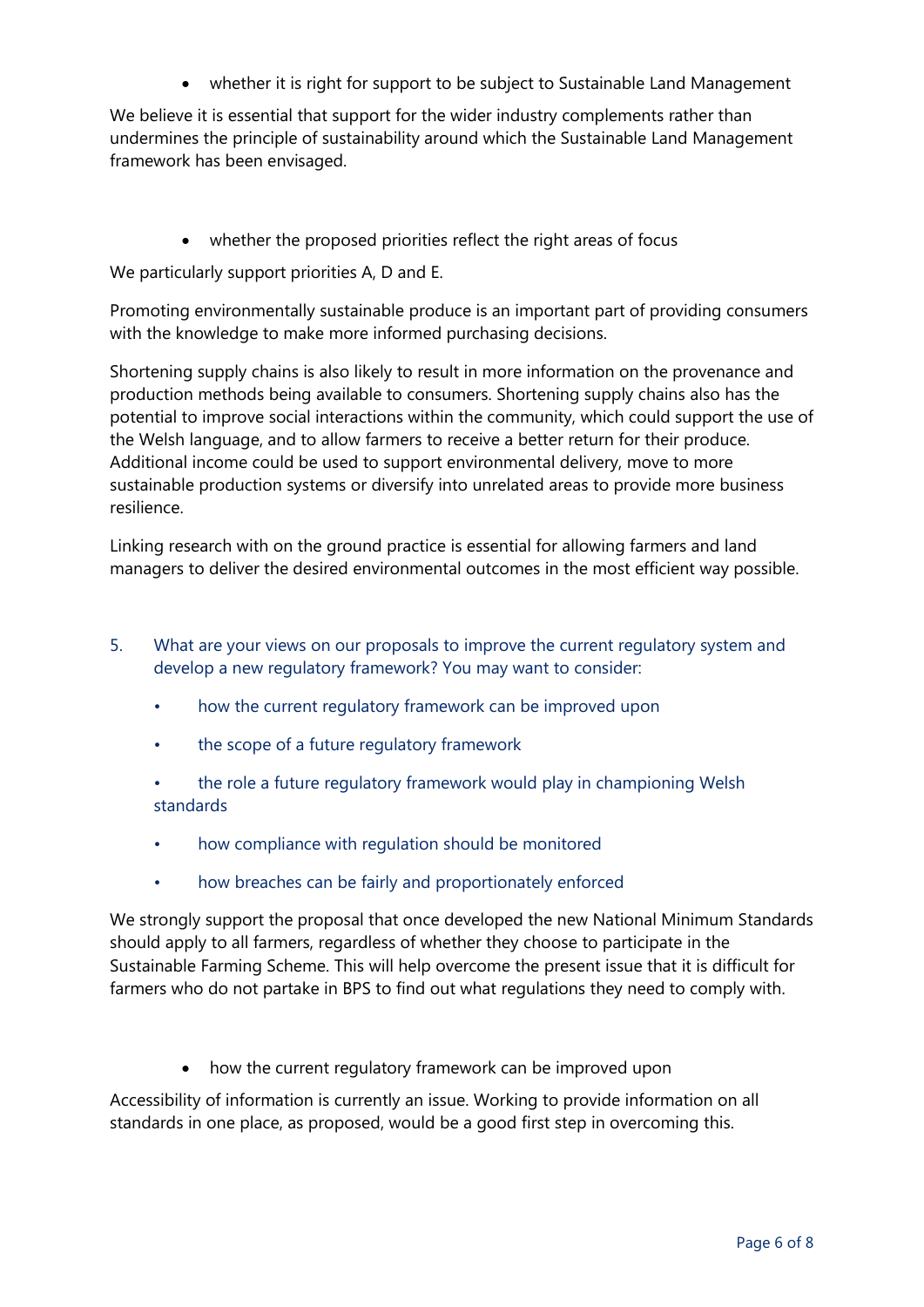• the scope of a future regulatory framework

We support the ambition to strike a fair balance between regulating to enforce an environmental baseline and paying, on a fair basis of value, for delivery of public benefits that exceed this baseline.

When setting new standards, it is important that requirements for reducing greenhouse gas emissions and protecting water quality are sufficient to meet current regulations and more widely to address the climate and ecological crises we are facing.

how compliance with regulation should be monitored

For regulations to be effective in supporting the natural environment they must be enforced, which requires monitoring to identify breaches. Whilst this regulatory burden may be reduced by appropriate use of sophisticated technology and a risk-based approach, this will not mitigate the need for on the ground inspections which must be adequately resourced.

• how breaches can be fairly and proportionately enforced

It is important that the 2018 Farm Inspection and Regulation Review findings and recommendations are considered in developing the proposed consultation on regulatory enforcement. There may also be important learning points to be taken from the Farming Rules for Water enforcement approach in due course.

- 6. What are your views on the purpose and design of a transition period? You may want to consider:
	- the proposed principles for transition
	- the relative merits of the three transition options
	- alternative proposals for transition
	- how the CAP can be simplified and improved while it is still in operation

Given current levels of uncertainty around timing and trade it is difficult to comment on transition proposals. However, it is imperative that the scheme transition protects farmers' ability to meet environmental demands so that the features which the proposed Sustainable Farming Scheme seeks to enhance are not first degraded. This could form an additional principle for transition. It would be supported by the first principle that transitions should allow enough time for business adjustments and would also necessitate continued access to appropriate advice and grants.

- 7. What are your views on the analytical approach set out? You may want to consider:
	- the different stages of analysis